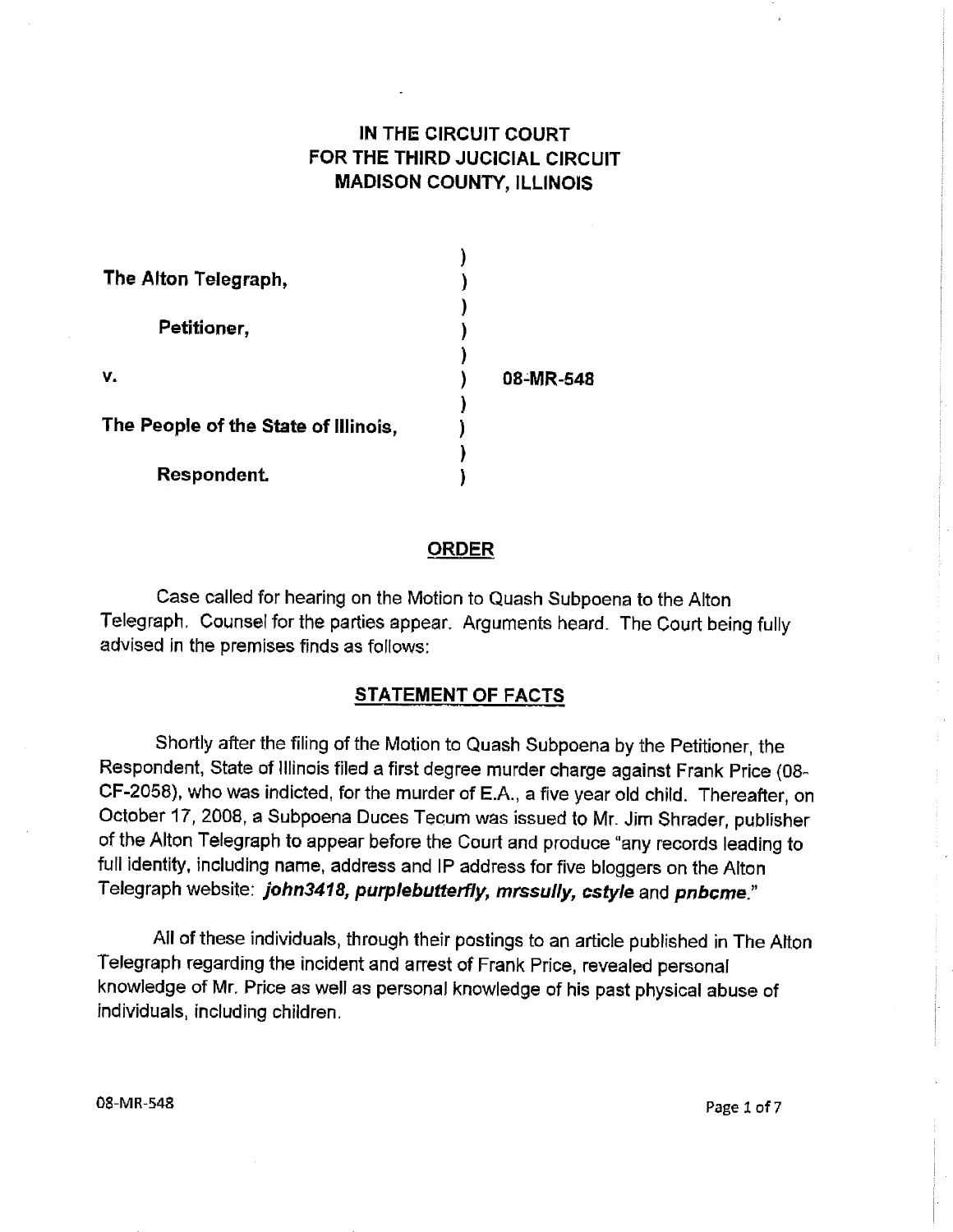The Petitioner argues that the subpoena shoutd be quashed because it violates the statutory privilege newspapers and their editors and reporters have under Illinois law not to disclose newsgathering information, including the identity of confidential sources and other source material. (See 735 ILCS 5/8-901). Further, according to the Petitioner, the subpoena seeks to compel The Telegraph to disclose the "sources" of information it obtained over the internet. By providing informetion anonymously on The Telegraph's website about â newsworthy topic and in response to an article pubfished by The Telegraph, the anonymous persons at issue are both "persons" and "sources" under section 5/8-901. In order for the protections afforded The Telegraph to be divested the Slate must show that alf other sources or information have been exhausted and disclosure is essential to the protection of the public interest involved. (See 735 ILCS 5/8-907)

In addition to violating section 5/8-901, the Petitioner argues that the subpoena also violates The Telegraph's rights as secured by the First and Fourteenth Amendments to the United States Constitution.

The State argues that section 5/8-901 is not applicable in this instance, because they are not seeking the identity of any "sources" of the newspaper or its reporters. The Subpoena does not seek the identity of any source from whom information for the articles was obtained. The subpoena seeks identifying information for bloggers who voluntarily left comments on the website. These comments were posted after The Telegraph's articles were written, edited and published. The forum in which the five bloggers posted their comments is public. These were not individuals who approached a reporter as an anonymous or confidential source.

The State argues that individuals who post comments on The Telegraph website must first read and assent to a User Agreement, which states that "any comments, posts, feedback, notes, messages, images, audio, materials, ideas, suggestions or other communications you submit on or through the Service are not private." The Privacy Policy enumerates several instances in which a user's personal information may be disclosed including "when we have reason to believe that it is necessary to identify, contact or bring legal action against persons or entities that may be causing injury to you...or to others. We may also disclose your information when the lew requires it,"

Finally, the State argues that if the privilege exists under 735 ILCS 8-901, that it is still entitled to the information sought because there is no alternative remedy available, that all sources of information have been exhausted, and that first degree murder of a child impacts the public interest.

08-MR-548 Page 2 of <sup>7</sup>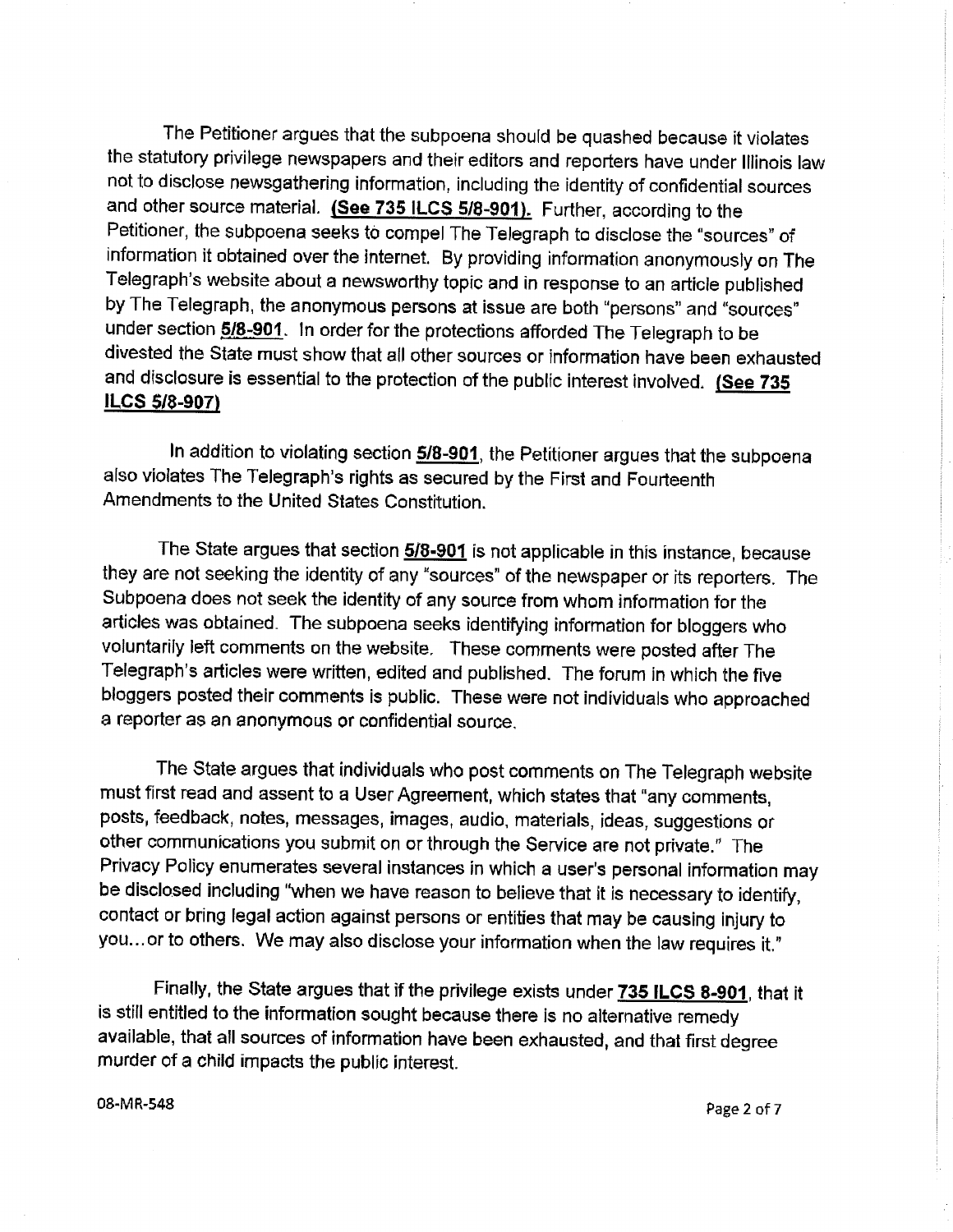At the hearing on the Motion to Quash the State called Sgt. Gary Burns. Sgt. Burns testified that the Sheriff's Office contacted 117 different individuals regarding the incident and had over 1000 pages of documents and reports to inspect and review. He testified that it would be a very expensive and a "monumental task" to re-interview all of those witnesses.

Sgt. Burns testified that john 3418 knew the defendant, his history, and his involvement in arson. However, there was nothing in the blog of particular significance regarding the current charge. Other witnesses interviewed by Burns had known of the prior arson allegations against the defendant.

Pnbcme discussed drug usage by the defendant and his relationship with the mother of the child.

Purplebutterfly described how others and other children had suffered in the past as a result of the defendants conduct.

Mrssully observed two black eyes on the child a week before his death and seemed to have information regarding prior incidents of abuse of the child.

Cstyle wrote that the mother of the child was an enabler of "the drug slinging, alcohol guzzling, and child beating man". (See also Respondent's Exhibit 1).

Sgt. Burns testified that interviews of these bloggers was essential and relevant to the case, and that all reasonable means of obtaining the information had been exhausted

The parties do not dispute that 'the information sought is essential to the protection of the public interest involved".

# Relevant sections of Illinois Reporter's Privilege Act ("Shield Law")

8-902(a) "Reporter" means any person regularly engaged in the business of collecting, writing or editing news for publication through a news medium on a full-time or part-time basis; and includes any person who was a reporter at the time the information sought was procured or obtained.

8-902(b) "News medium" means any newspaper or other periodical issued at regular intervals whether in print or electronic format and having a general circulation.....

8-902(c) "Source" means the person or means from or through which the news or information was obtained.

8-907 An order granting divestiture shall be granted only if the court finds: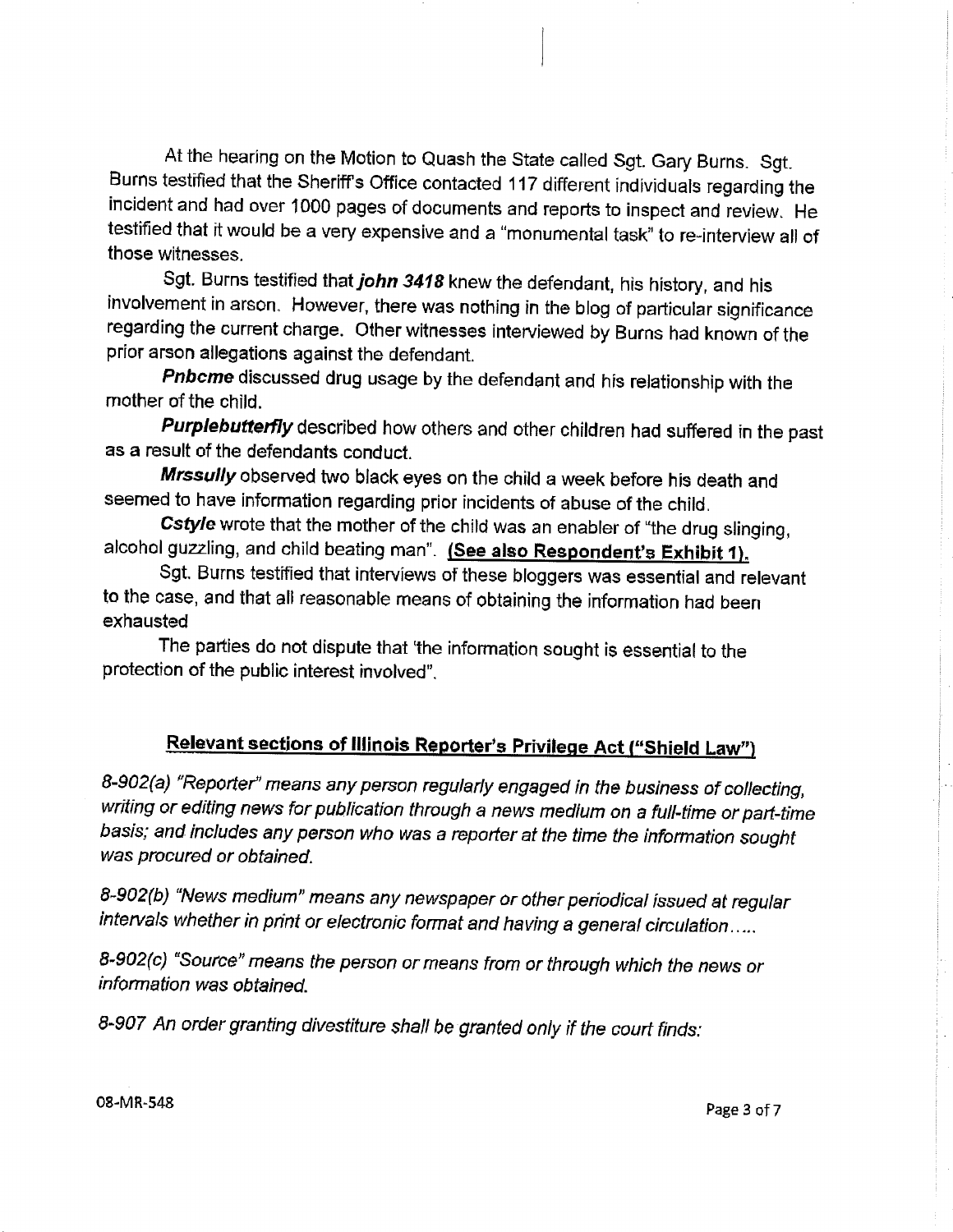- (1) that the information sought does not concern matters, or details in any proceeding, required to be kept secret under the laws of the State or of the Federal government; and
- (2) that all other available sources or information have been exhausted and.....disclosure of the information sought is essential to the protection of the public interest involved...

### **DISCUSSION**

Under the Illinois Shield Law, "no court may compel any person to disclose the source of any information obtained by a reporter" unless "all other available sources of information have been exhausted and ... disclosure of the information sought is essential to the protection of the public interest involved." 735 ILCS §§ 5/8-901, 907(2). "In granting or denying divestiture of [the protected source] the court shall have due regard to the nature of the proceedings, the merits of the claim, the adequacy of the remedy otherwise available, if any, the relevancy of the source, and the possibility of establishing by other means that which it is alleged the source requested will tend to prove." § 5/8-906.

A reporter is defined as "any person regularly engaged in the business of collecting, writing or editing news for publication through a news medium on a full-time or part-time basis; and includes any person who was a reporter at the time the information sought was procured or obtained." 735 ILCS 5/8-902(a).

In People v. Slover, 323 III.App.3d 620, 624 (III. App. 2001) the Court found photographers to be reporters, because they "engaged in the business of collecting news for publication in a news medium."

News medium is defined as "any newspaper or other periodical issued at regular intervals whether in print or electronic format and having a general circulation; a news service whether in print or electronic format; a radio station; a television station; a television network; a community antenna television service; and any person or corporation engaged in the making of news reels or other motion picture news for public showing." 5/8-902(b).

There is no dispute that the author of the website article is a reporter, nor that the website is a news medium under the Act.

The Shield Law defines a "source" as "the person or means from or through which the news or information was obtained." While the bloggers were not used specifically to write this article, there is the possibility of the commentators becoming sources. It can be argued that the commentators are persons through which the information was obtained. However, the information is not necessarily obtained for the

08-MR-548

Page 4 of 7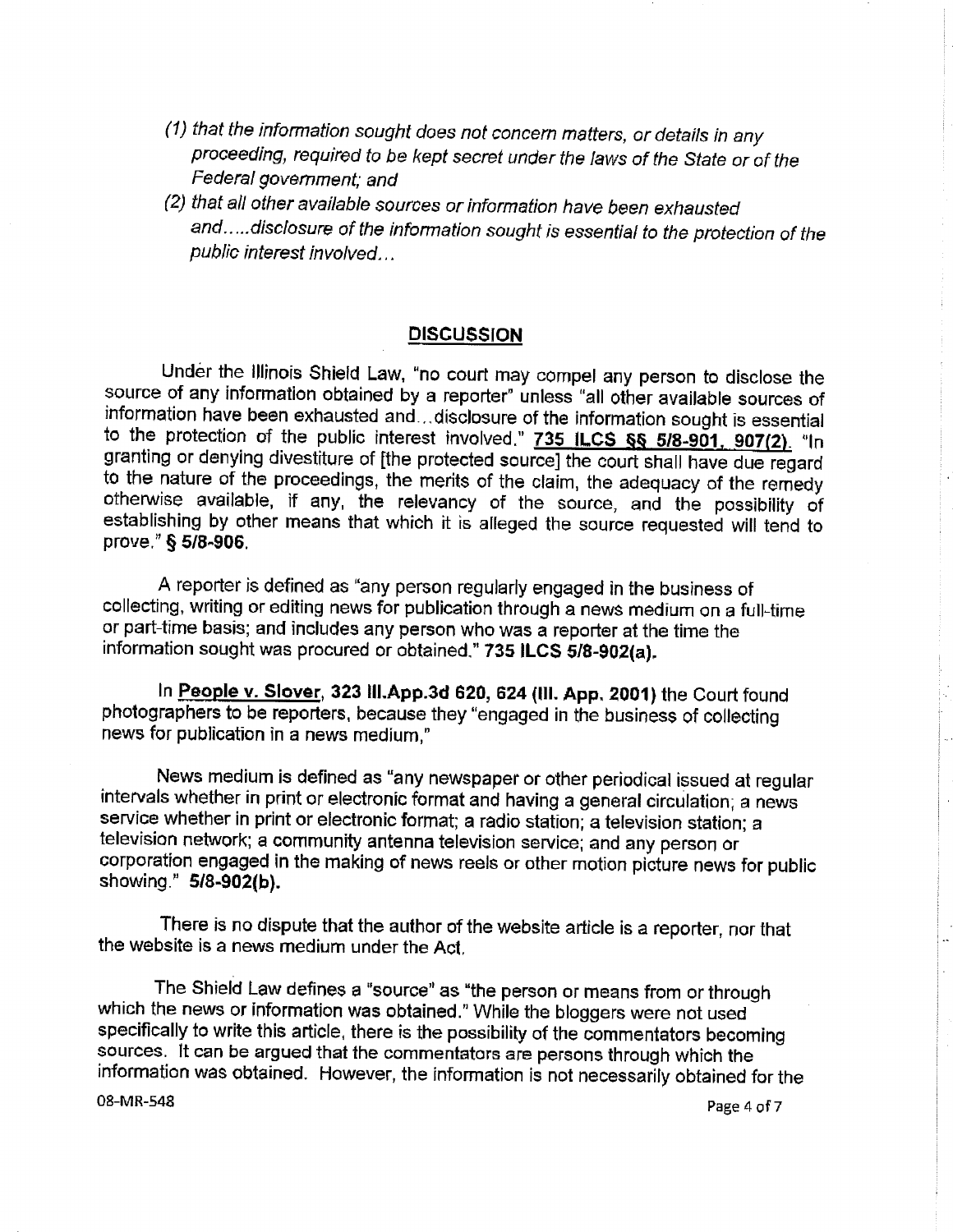purpose of gathering the news. The commentary section provides readers with a platform for discussing the case at their leisure. Bloggers feel the comfort, and sometimes too much comfort, of freely conversing with the protections normally provided through the expected anonymity of the internet. A lack of these protections and/or anonymity might well have a chilling effect on future bloggers.

The Court in **Slover** states that "the legislature clearly intended the privilege to protect more than simply the names and identities of witnesses, informants, and other persons providing news to a reporter." 323 III.App.3d 620 at 624. These bloggers may become potential sources of leads for a reporter. It is unknown when or if at all a reporter will follow a blogger's posting as a lead.

No Illinois court has considered whether someone who posts an online comment following an online news article is a "source." The Illinois Appellate Court (4<sup>th</sup> Dist.) has maintained, however, that "the objective of the reporter's privilege is to preserve the autonomy of the press by allowing reporters to assure their sources of confidentiality, thereby permitting the public to receive complete, unfettered information." In Re Arya, 226 III.App.3d 848, 851 (citing Zerilli v. Smith (D.C. Cir. 1981), 656 F.2d 705, 710-11),

Here, it is clear that the "reporter" did not use any information from the bloggers in researching, investigating, or writing the article. In fact, none of the comments were written until after the article was published. Comments were then made between various bloggers, between themselves, without comment, input or discussion from the reporter. It would not appear that the bloggers were "sources" for the Telegraph news article.

An order granting divestiture of the Illinois Shield Law shall be granted only if "all other available sources of information have been exhausted and... disclosure of the information sought is essential to the protection of the public interest involved ... 735 ILCS 5/8-907

The standards for determining whether "all other available sources have been exhausted" have been difficult for Illinois courts to clearly delineate. The Illinois Supreme Court in *In Re Special Grand Jury Investigation of Alleged Violation of* the Juvenile Court Act (hereinafter Warden) held that "the extent to which an investigation must be carried before the reporter's privilege should be divested cannot be reduced to any precise formula or definition but must, in view of the competing interests involved, depend on the facts and circumstances of the particular case." 104 III.2d 419, 427. Arya further held "that 'available sources'...means those sources that are identified or known, or those sources that are likely to become identified or known as a result of a thorough and comprehensive investigation."(226 III.App.3d 848, 860)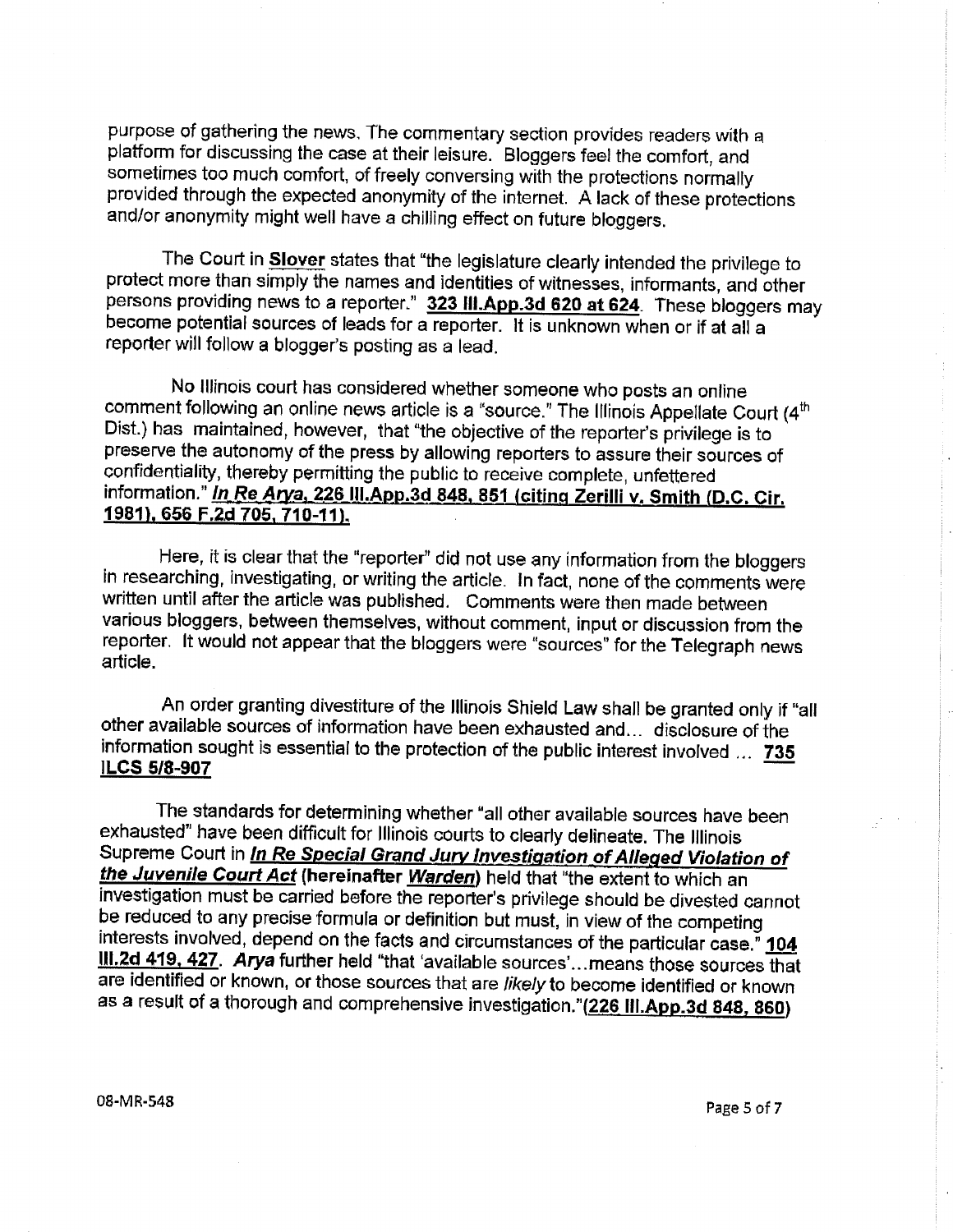Here, the unsolicited, public nature of the online comments suggests that those comments do not fall within the scope of the Shield Law. Since the Shield Law itself is silent on its applicability in the context of online bloggers, and in light of the Fourth District Appellate Court's statements regarding the purpose of the reporter's privilege, it cannot be said that the privilege applies to those individuals who voluntarily post information in a forum designed to elicit citizen's opinions in response to a newspaper article.

Even if the Shield Law does apply in this case, the State has satisfied its burden to divest The Telegraph of its privilege, as to some of the bloggers, because it has exhausted "all other available sources of information" and the source is relevant.

The State has conducted a thorough and comprehensive investigation. It has interviewed over 117 individuals. The task of reinterviewing both in cost and time is prohibitive. Further, the State has no remaining alternatives for obtaining information about the defendant's past propensities for violence. Applying the Warden standard, which requires the competing interests involved to be weighed in determining whether an investigation has been extensive enough to warrant divestment of the reporter's privilege, The Telegraph has an interest in protecting its online blogger's identities while the State has an interest in prosecuting someone who has allegedly murdered a child. The Telegraph's interest, while not negligible, does not go far enough to serve the larger purpose of the reporter's privilege, which is to "[permit] the public to receive complete, unfettered information." (Arya, 226 III, App. 3d 848, 852; Zerilli v Smith, 656 F.2d 707, 710-11). It cannot be said that forcing The Telegraph to reveal what information it has about voluntary, unsolicited online commentators, in this case, will make the public unwilling to express their opinions or to provide information during the course of a reporter's actual investigation, in future cases, nor does it deny the public the right to receive complete unfettered information in this and future instances.

### **FINDINGS**

As discussed herein, it is not clear whether the unsolicited public comments made by the various bloggers whose identities are sought by the State falls within the scope of the Illinois Shield Law. It is clear that the Illinois Shield Law does not address the applicability of the Act to online bloggers. However, it is for the legislature, not this Court, to determine that applicability.

In applying the Illinois Shield Law to the instant case, the Court finds that the State has met its burden regarding the information sought for "purplebutterfly" and "mrssully", because the information sought is relevant, no remaining alternatives for obtaining the information are available regarding the defendant's past propensities for

08-MR-548

Page 6 of 7